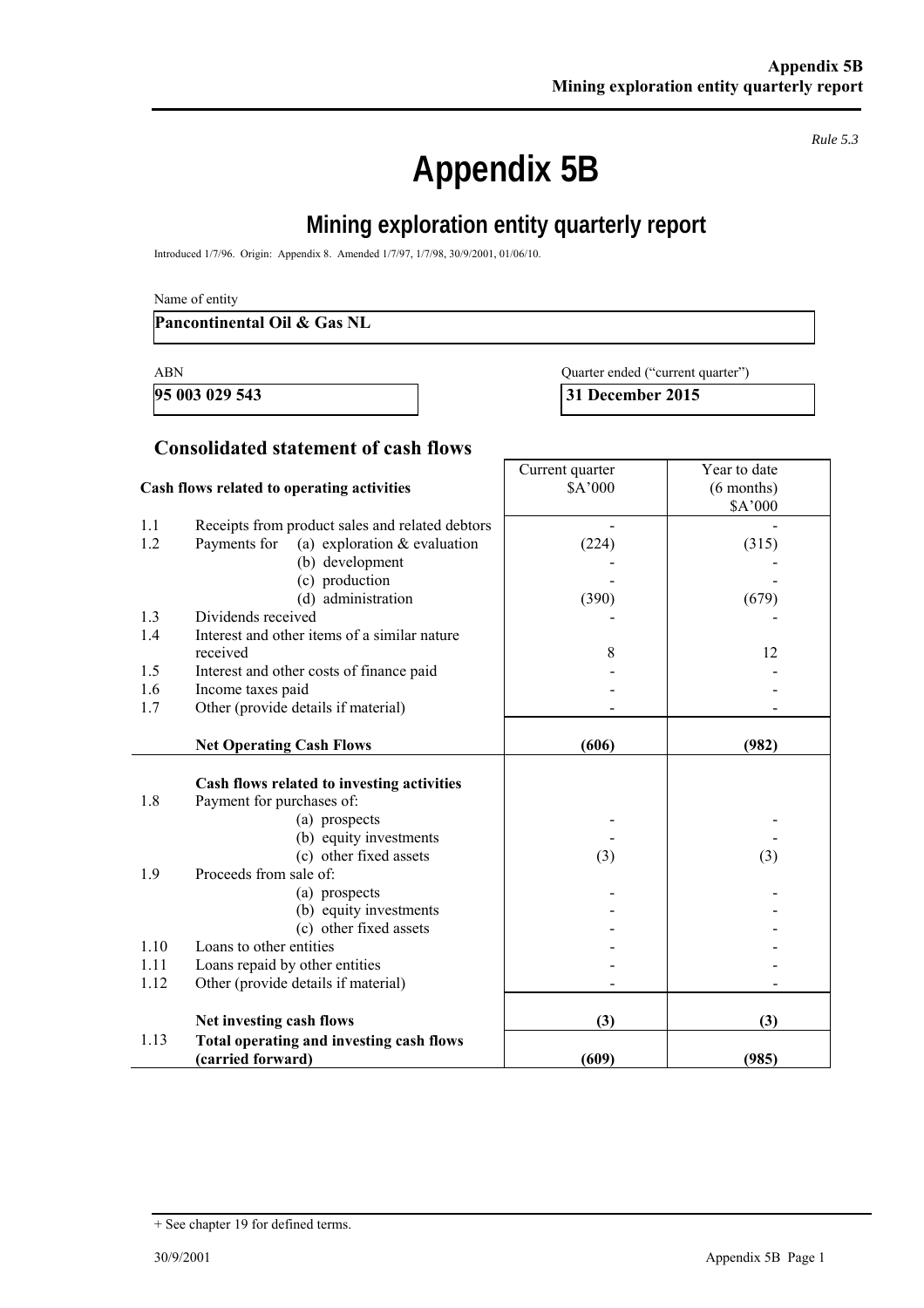| 1.13 | Total operating and investing cash flows      |       |       |
|------|-----------------------------------------------|-------|-------|
|      | (brought forward)                             | (609) | (985) |
|      |                                               |       |       |
|      | Cash flows related to financing activities    |       |       |
| 1.14 | Proceeds from issues of shares, options, etc. | 738   | 738   |
| 1.15 | Proceeds from sale of forfeited shares        |       |       |
| 1.16 | Proceeds from borrowings                      |       |       |
| 1.17 | Repayment of borrowings                       |       |       |
| 1.18 | Dividends paid                                |       |       |
| 1.19 | Other (provide details if material)           | (50)  | (50)  |
|      | Net financing cash flows                      | 688   | 688   |
|      | Net increase (decrease) in cash held          | 79    | (297) |
| 1.20 | Cash at beginning of quarter/year to date     | 993   | 1,346 |
| 1.21 | Exchange rate adjustments to item 1.20        | (8)   | 15    |
| 1.22 | Cash at end of quarter                        | 1,064 | 1,064 |

## **Payments to directors of the entity and associates of the directors Payments to related entities of the entity and associates of the related entities**

|      |                                                                  | Current quarter<br>\$A'000 |
|------|------------------------------------------------------------------|----------------------------|
| 1.23 | Aggregate amount of payments to the parties included in item 1.2 | 196                        |
| 1.24 | Aggregate amount of loans to the parties included in item 1.10   | Nil                        |
|      |                                                                  |                            |

#### 1.25 Explanation necessary for an understanding of the transactions

|                           | Payments to directors and companies associated with directors as per 1.23 above: |  |
|---------------------------|----------------------------------------------------------------------------------|--|
| Technical consulting fees | 125                                                                              |  |
| Directors' fees           | 71                                                                               |  |
|                           |                                                                                  |  |

### **Non-cash financing and investing activities**

2.1 Details of financing and investing transactions which have had a material effect on consolidated assets and liabilities but did not involve cash flows

N/A

2.2 Details of outlays made by other entities to establish or increase their share in projects in which the reporting entity has an interest

N/A

<sup>+</sup> See chapter 19 for defined terms.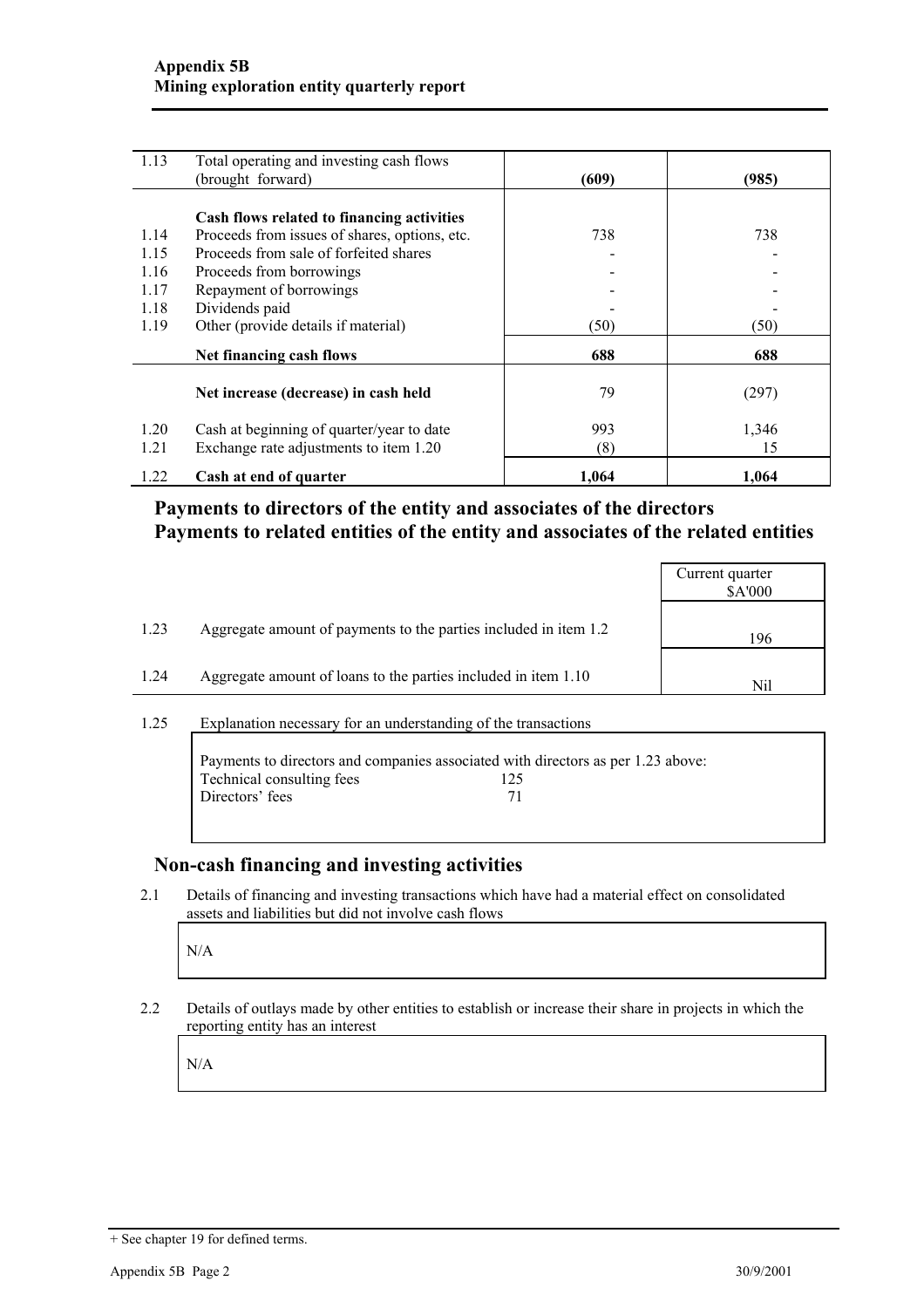$\overline{\phantom{0}}$ 

#### **Financing facilities available**

*Add notes as necessary for an understanding of the position.* 

|     |                             | Amount available<br>\$A'000 | Amount used<br>\$A'000 |
|-----|-----------------------------|-----------------------------|------------------------|
| 3.1 | Loan facilities             | Nil                         | Nil                    |
| 3.2 | Credit standby arrangements | Nil                         | Nil                    |

## **Estimated cash outflows for next quarter**

|     | <b>Total</b>               | 976                      |
|-----|----------------------------|--------------------------|
| 4.4 | Administration             | 398                      |
| 4.3 | Production                 | $\overline{\phantom{a}}$ |
| 4.2 | Development                | $\overline{\phantom{a}}$ |
| 4.1 | Exploration and evaluation | 578                      |
|     |                            | \$A'000                  |

#### *\*Note – Second Tranche Placement and Share Purchase Plan proceeds are expected in the following quarter*  **Reconciliation of cash**

|     | Reconciliation of cash at the end of the quarter (as<br>shown in the consolidated statement of cash flows) to<br>the related items in the accounts is as follows. | Current quarter<br>\$A'000 | Previous quarter<br>\$A'000 |
|-----|-------------------------------------------------------------------------------------------------------------------------------------------------------------------|----------------------------|-----------------------------|
| 5.1 | Cash on hand and at bank                                                                                                                                          | 142                        | 73                          |
| 5.2 | Deposits at call                                                                                                                                                  | 902                        | 739                         |
| 5.3 | Bank overdraft                                                                                                                                                    |                            |                             |
| 5.4 | Other $-$ Security deposits                                                                                                                                       | 20                         | 181                         |
|     | <b>Total: cash at end of quarter</b> (item 1.22)                                                                                                                  | 1.064                      | 993                         |

#### **Changes in interests in mining tenements**

|     |                                                                     | Tenement<br>reference | Nature of interest<br>(note (2)) | Interest at<br>beginning<br>of quarter | Interest at<br>end of<br>quarter |
|-----|---------------------------------------------------------------------|-----------------------|----------------------------------|----------------------------------------|----------------------------------|
| 6.1 | Interests in mining<br>tenements relinquished,<br>reduced or lapsed |                       |                                  |                                        |                                  |
| 6.2 | Interests in mining<br>tenements acquired or<br>increased           |                       |                                  |                                        |                                  |

<sup>+</sup> See chapter 19 for defined terms.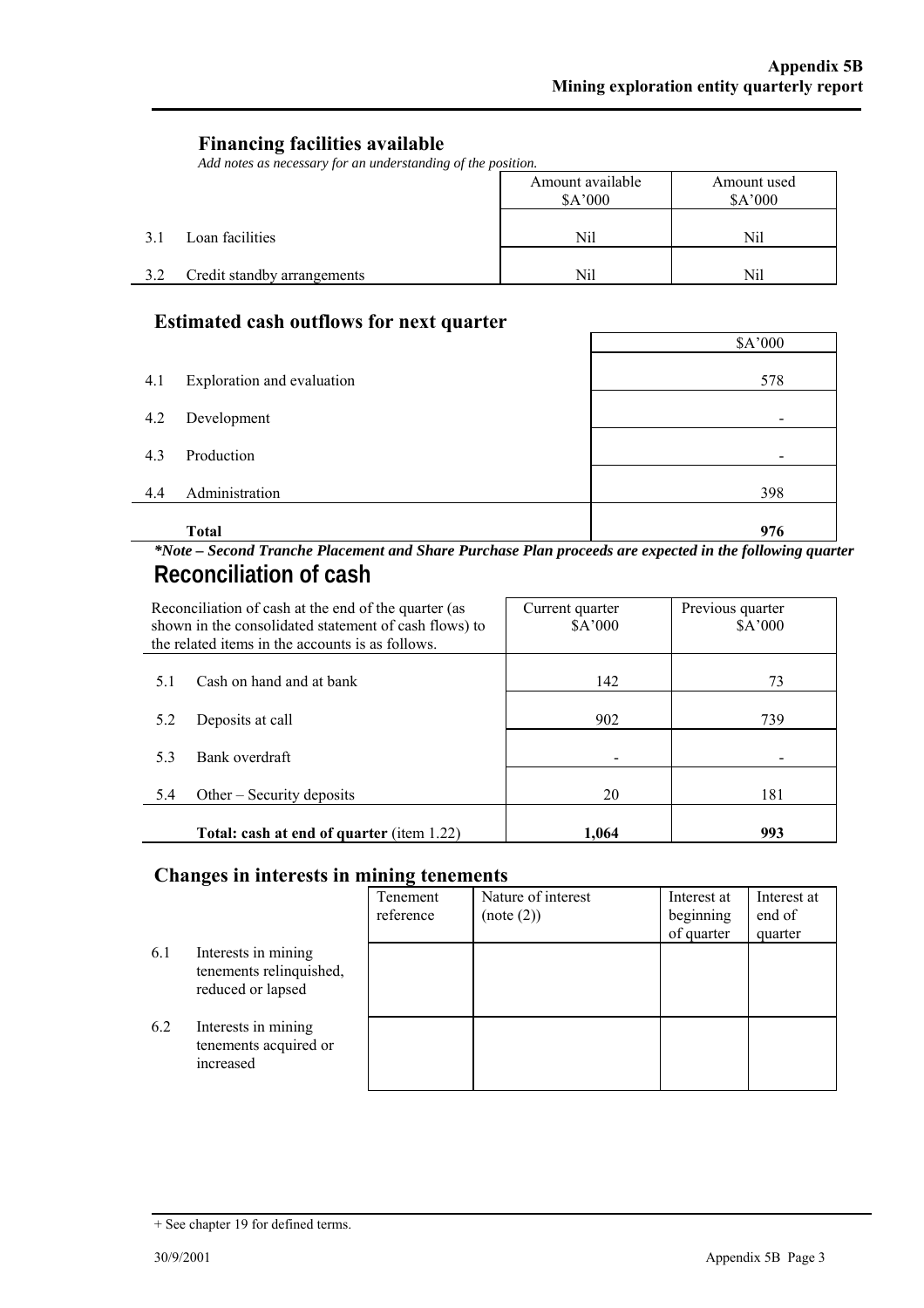#### **Issued and quoted securities at end of current quarter**

*Description includes rate of interest and any redemption or conversion rights together with prices and dates.* 

|         |                                          | Total number      | Number quoted     | Issue price per<br>security (see<br>note 3) (cents) | Amount paid up per<br>security (see note 3)<br>(cents) |
|---------|------------------------------------------|-------------------|-------------------|-----------------------------------------------------|--------------------------------------------------------|
| 7.1     | Preference                               |                   |                   |                                                     |                                                        |
|         | <sup>+</sup> securities                  |                   |                   |                                                     |                                                        |
|         | (description)                            |                   |                   |                                                     |                                                        |
| 7.2     | Changes during                           |                   |                   |                                                     |                                                        |
|         | quarter<br>(a) Increases                 |                   |                   |                                                     |                                                        |
|         | through issues                           |                   |                   |                                                     |                                                        |
|         | (b) Decreases                            |                   |                   |                                                     |                                                        |
|         | through returns of                       |                   |                   |                                                     |                                                        |
|         | capital, buy-backs,                      |                   |                   |                                                     |                                                        |
|         | redemptions                              |                   |                   |                                                     |                                                        |
| 7.3     | +Ordinary                                | 1,335,494,096     | 1,335,494,096     |                                                     |                                                        |
|         | securities                               |                   |                   |                                                     |                                                        |
| 7.4     | Changes during                           |                   |                   |                                                     |                                                        |
|         | quarter                                  |                   |                   |                                                     |                                                        |
|         | (a) Increases                            | (a) 184,500,000   | (a) $184,500,000$ |                                                     |                                                        |
|         | through issues                           |                   |                   |                                                     |                                                        |
|         | (b) Decreases                            |                   |                   |                                                     |                                                        |
|         | through returns of<br>capital, buy-backs |                   |                   |                                                     |                                                        |
| 7.5     | <sup>+</sup> Convertible debt            |                   |                   |                                                     |                                                        |
|         | securities                               |                   |                   |                                                     |                                                        |
|         | (description)                            |                   |                   |                                                     |                                                        |
| 7.6     | Changes during                           |                   |                   |                                                     |                                                        |
|         | quarter                                  |                   |                   |                                                     |                                                        |
|         | (a) Increases                            |                   |                   |                                                     |                                                        |
|         | through issues                           |                   |                   |                                                     |                                                        |
|         | (b) Decreases<br>through securities      |                   |                   |                                                     |                                                        |
|         | matured, converted                       |                   |                   |                                                     |                                                        |
| 7.7     | Options                                  | Number of Options | <b>ASX</b> Code   | Exercise price                                      | Expiry date                                            |
|         | (description and                         | 2,750,000         | <b>PCLAK</b>      | \$0.1230                                            | 29 November 2016                                       |
|         | conversion factor)                       |                   |                   |                                                     |                                                        |
| $7.8\,$ | Issued during                            |                   |                   |                                                     |                                                        |
|         | quarter                                  |                   |                   |                                                     |                                                        |
| 7.9     | <b>Exercised</b> during                  |                   |                   |                                                     |                                                        |
|         | quarter                                  |                   |                   |                                                     |                                                        |
| 7.10    | <b>Expired during</b><br>quarter         |                   |                   |                                                     |                                                        |
| 7.11    | <b>Debentures</b>                        |                   |                   |                                                     |                                                        |
|         | (totals only)                            |                   |                   |                                                     |                                                        |
| 7.12    | <b>Unsecured</b> notes                   |                   |                   |                                                     |                                                        |
|         | (totals only)                            |                   |                   |                                                     |                                                        |
|         |                                          |                   |                   |                                                     |                                                        |

<sup>+</sup> See chapter 19 for defined terms.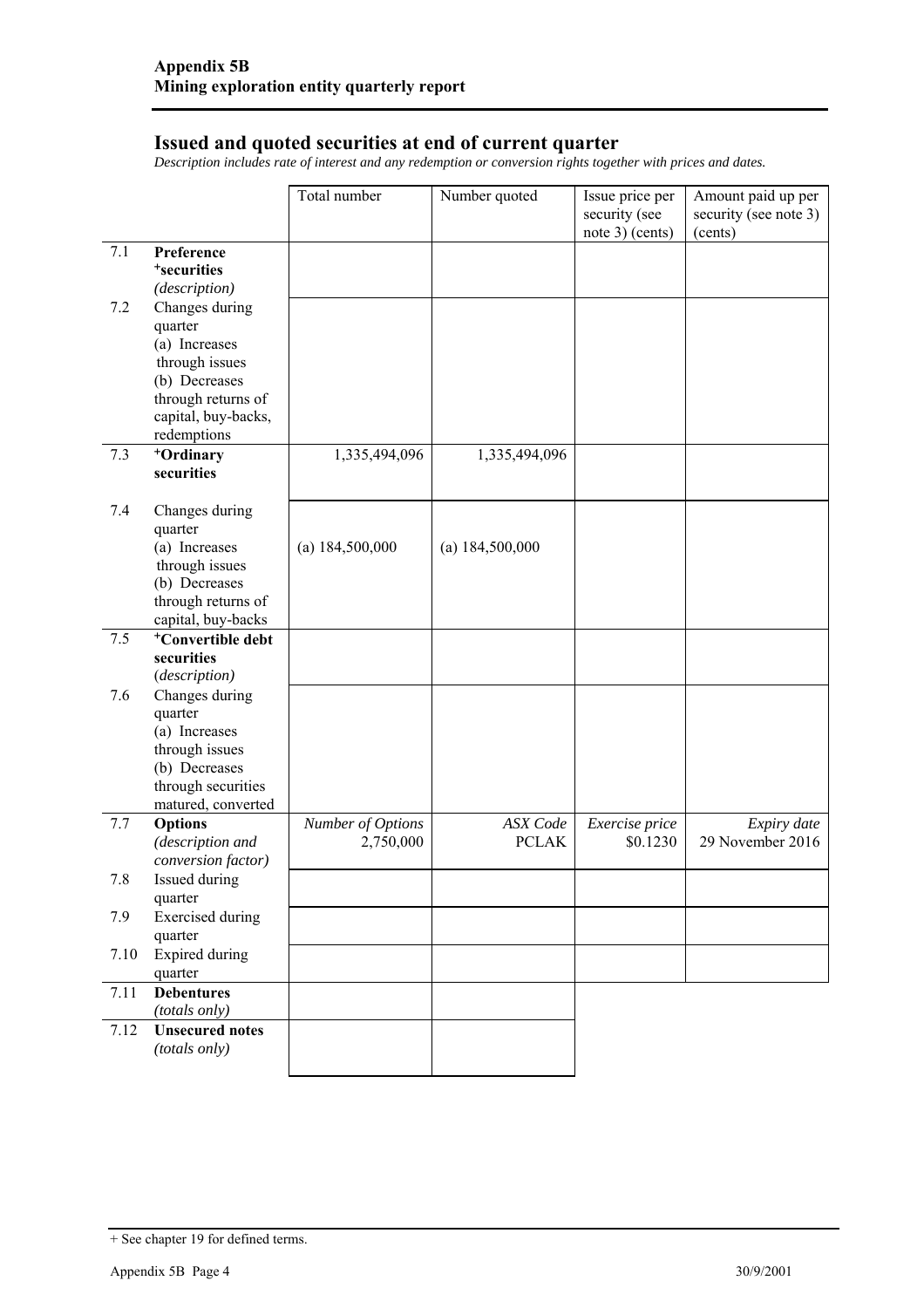## **Compliance statement**

- 1 This statement has been prepared under accounting policies which comply with accounting standards as defined in the Corporations Act or other standards acceptable to ASX (see note 4).
- 2 This statement does give a true and fair view of the matters disclosed.

|            | Lodged electronically | $29$ January $2016$ |
|------------|-----------------------|---------------------|
| Sign here: |                       |                     |
|            | (Director)            |                     |

 Ernest Anthony Myers Print name: .........................................................

## **Notes**

- 1 The quarterly report provides a basis for informing the market how the entity's activities have been financed for the past quarter and the effect on its cash position. An entity wanting to disclose additional information is encouraged to do so, in a note or notes attached to this report.
- 2 The "Nature of interest" (items 6.1 and 6.2) includes options in respect of interests in mining tenements acquired, exercised or lapsed during the reporting period. If the entity is involved in a joint venture agreement and there are conditions precedent which will change its percentage interest in a mining tenement, it should disclose the change of percentage interest and conditions precedent in the list required for items 6.1 and 6.2.
- 3 **Issued and quoted securities** The issue price and amount paid up is not required in items 7.1 and 7.3 for fully paid securities*.*
- 4 The definitions in, and provisions of, *AASB 1022: Accounting for Extractive Industries* and *AASB 1026: Statement of Cash Flows* apply to this report.
- 5 **Accounting Standards** ASX will accept, for example, the use of International Accounting Standards for foreign entities. If the standards used do not address a topic, the Australian standard on that topic (if any) must be complied with.

== == == == ==

<sup>+</sup> See chapter 19 for defined terms.